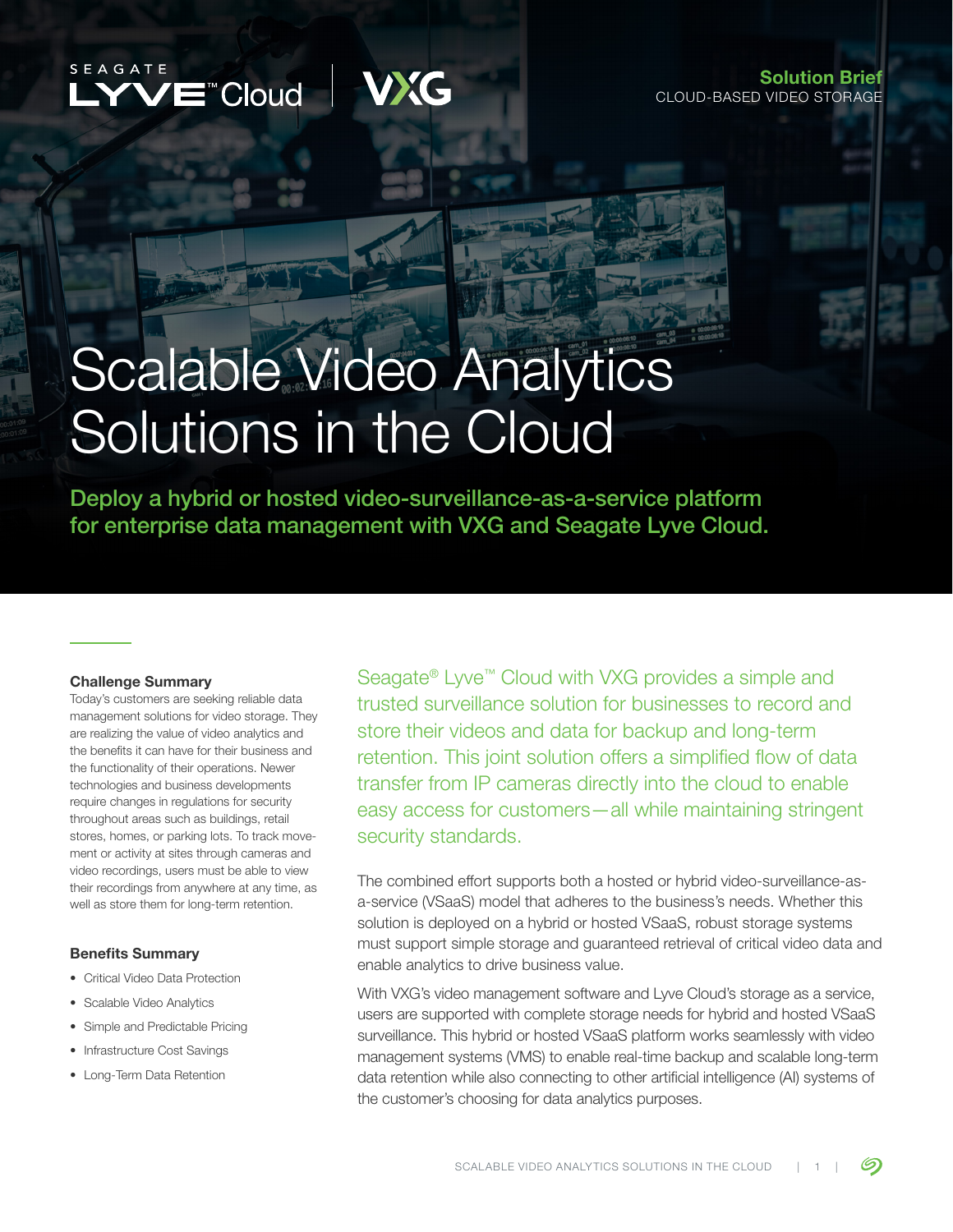Today's surveillance solution providers are beginning to realize the benefits of a hybrid VSaaS model, in which on-premises networks utilize the cloud for backup and long-term retention. This also enables the cloud to be used for remote access to important files from anywhere, and to scale out on-premises data centers or VMS infrastructures to the cloud. With the growth of video surveillance data—as well as rising demand for secure monitoring solutions for businesses, households, and other large-scale organizations—video surveillance organizations are seeking the most convenient storage solution to support large data sets gathered from complex surveillance environments.



## **Challenge/Problem**

As the demand for video surveillance video data continues to grow, customers are searching for durable and costeffective storage options that guarantee safe look retrieval and transfer of video data. Additionally, they want an efficient system that is easy to maintain, upgrade, and use.

VMS providers are adopting cloud-based solutions to provide customers with innovative techniques for their business position. Depending on their business needs, however, they are still utilizing physical infrastructure in tandem with the cloud. Therefore, they need solutions that can be easily integrated into their business workflow instead of having to revamp entire systems. There's a need for a new solution to accommodate more cameras, higher resolutions, and existing infrastructures.

## **Solution Approach**

Video surveillance systems integrators require manageable and cost-effective storage solutions that support recording and storing video from a multitude of cameras. Solutions should include a simplified workflow with secure data transfer, as well as a large amount of storage available to hold the video recording files. They should also be able to assist with solving infrastructure problems, budget, and service and maintenance issues.

This solution should be able to work with any IP cameras and video management system to ensure easy capabilities and smooth transitions. Additionally, cost effectiveness plays a significant part of a customer's needs, and any solution should be flexible and predictable when it comes to pricing for storage.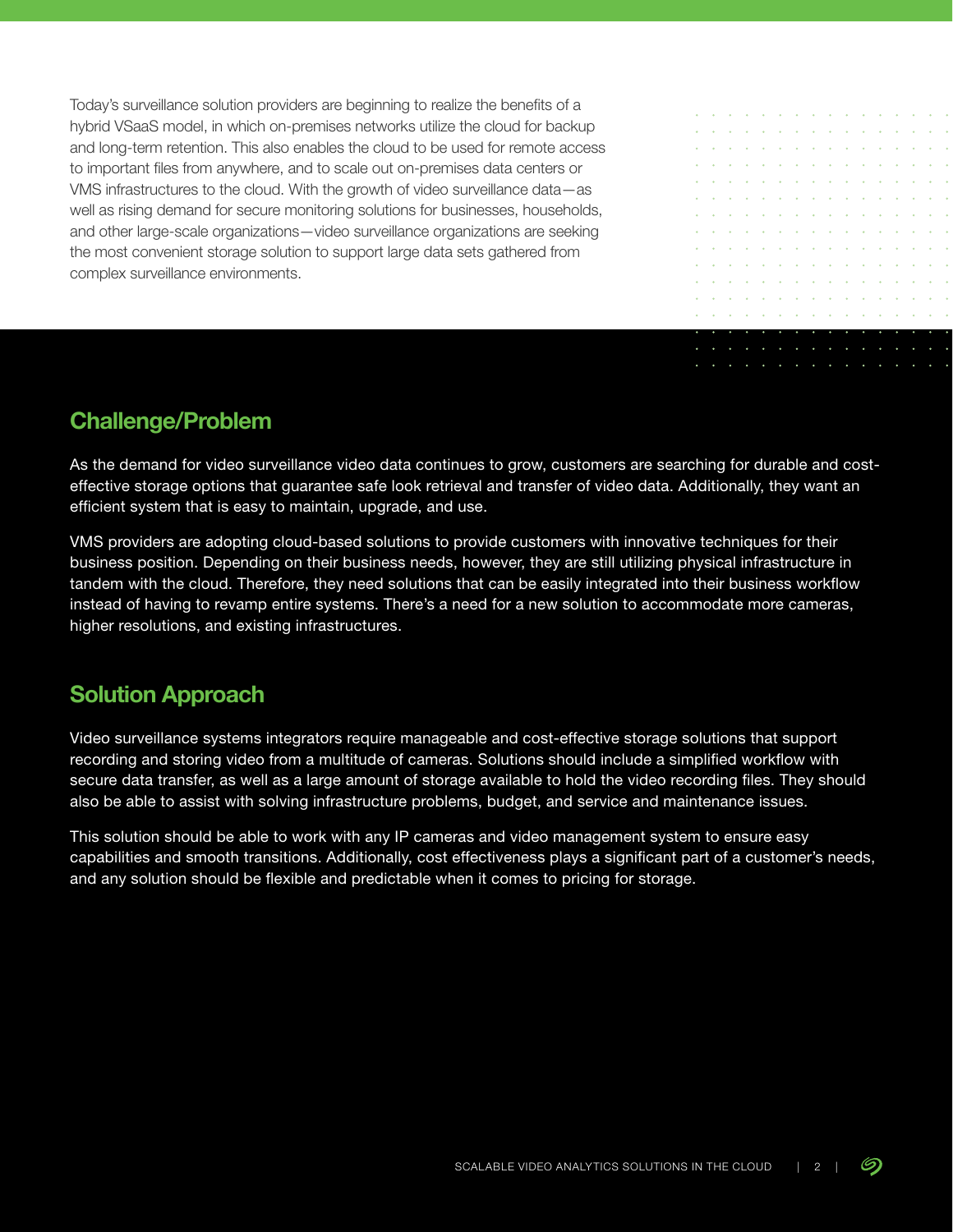#### **Seagate Solution**

Seagate Lyve Cloud provides robust, scalable, secure, and cost-effective storage delivered as a service for all your camera streams, supporting different uses such as temporary, long-term, or archival video data recordings.

Lyve Cloud's flexible, monthly pay-for-use model enables customers to select the best solution for their business. With no extra API or egress charges, customers can guarantee that their cloud bill will not include additional costs for retrieving or transferring large amounts of data from the platform.

With over 40 years of industry-leading data storage experience, Seagate prioritizes security first. Lyve Cloud is committed to the most stringent globally recognized security standards, as demonstrated by its ISO 27001 and SOC 2 certifications. With multi-level login authentication and encryption in flight and at rest, data privacy is protected at all times. Object immutability options on Lyve Cloud's S3 object storage protect data from alteration or deletion.

Lyve Cloud maintains data integrity as a priority through utilization of Seagate's own hard drives. It's designed with 29 nines of durability and crafted for 99.99% availability to configure and protect against potential corruption.

#### **Partner Solution**

VXG provides video management software as a reselling opportunity or directly to businesses, enabling customers to connect their cameras to a storage platform so they can retrieve recordings and move their video data to a variety of compatible AI-enabled applications, storage destinations, and more.

VXG provides plug-in integration with major IP cameras and cloud network video recorders, which allows customers to choose to send video surveillance collected onsite to any destination. Its compatibility empowers a wide range of customers to utilize VXG for their video surveillance needs.

Pricing models with VXG are dependent on customer needs—flexible and predictable. It offers a pay-as-you-go model for businesses to use based on their operations.

VXG connects with many third-party AI solutions depending on customer needs to store and manage video recordings for multiple uses. For example, videos can be used to track motion, face recognition, or certain objects for business purposes.

The platform that customers use for VXG is easy to use. Customers can add or manage users who have access to the recordings, open and retrieve certain recordings organized by date and time, and even use connected AI programs to conduct business.

#### **Total Solution**

Customers that choose Lyve Cloud and VXG as their video surveillance storage providers can guarantee their data is safe and securely stored. Together, VXG and Lyve Cloud work hand in hand to produce the most cost-effective and agile video storage solution for video recordings and surveillance. Using the cloud for video backup allows for less costs in infrastructure maintenance, operational burdens, and overall simplicity in storage.

The solution allows customers to connect their own IP cameras to VXG, whether systems are tied to physical infrastructure or all in the cloud. By connecting VXG to Lyve Cloud, all recordings, photos, and other captured data can be stored for functions such as backup, archive, data ingestion, and long-term retention immediately. This solution is compatible with both a hybrid and hosted VSaaS model, allowing for full flexibility in any business structure.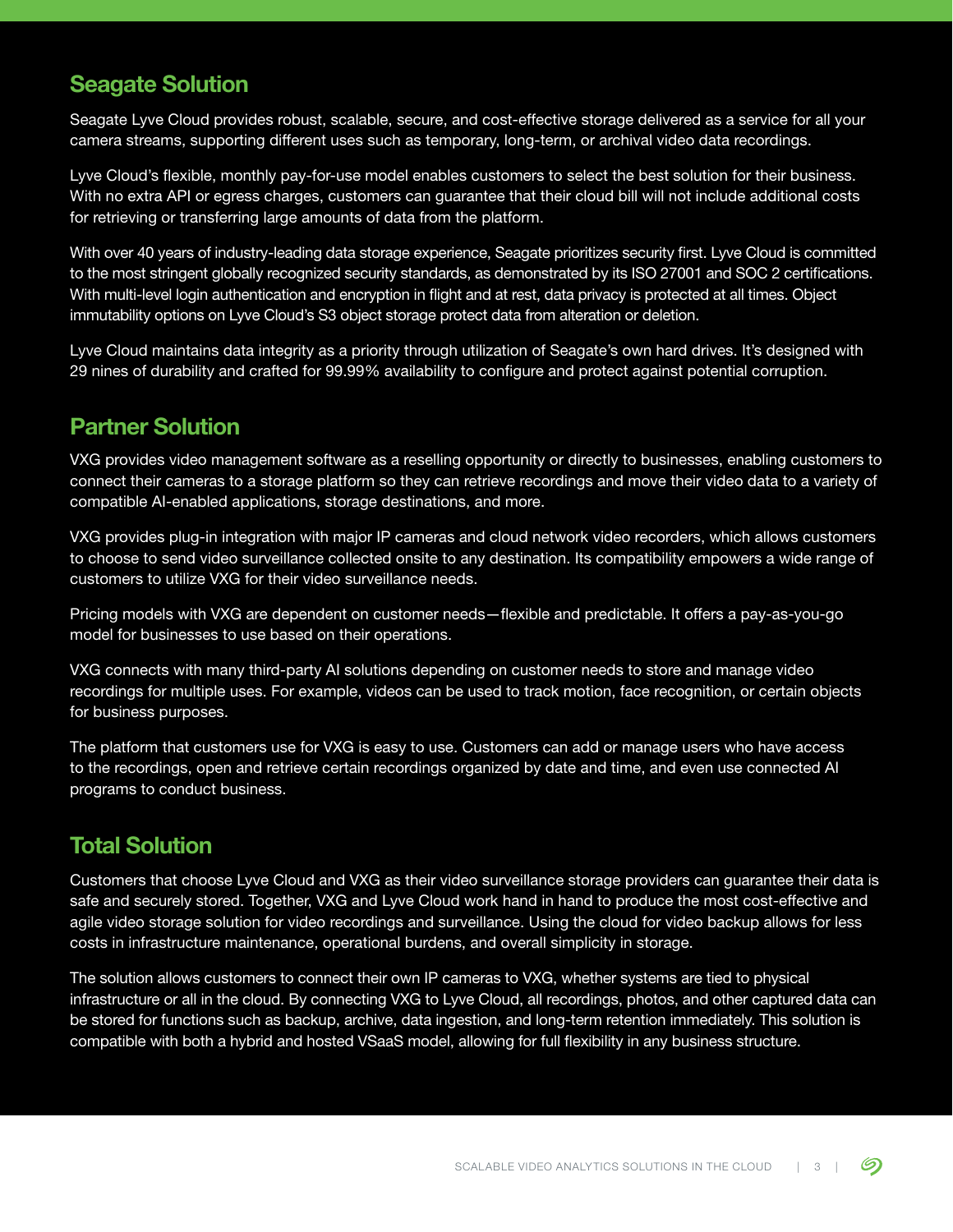### **Hybrid VSaas Model**

IP cameras send their recordings to VMS systems in micro data centers, where all videos are aggregated to one location. The files are then directly transferred into Lyve Cloud for long-term storage where they can be accessed any time from anywhere.



#### **Hosted VSaaS Model**

IP cameras directly connect to Lyve Cloud, where VXG works to aggregate all video recordings and directly transfer them into storage for long-term retention.



VSaaS providers can easily establish an entire cloud-based solution or integrate with any existing infrastructure by utilizing VXG's white-label approach. Video footage is stored directly to and accessed from Lyve Cloud while data processing and camera deployment are administered directly from the VXG interface. Customers such as small retail stores with modest deployments and limited IT staffing can take advantage of this simple deployment model.

Whether deploying a hybrid storage or hosted VSaaS solution through Lyve Cloud and VXG, customers can safely guard their data with this joint solution's world-class security. Additionally, data-center proximity and high-speed bandwidth allow for scalable, consistent performance while S3 compatibility facilitates quick and easy transfers for important data.